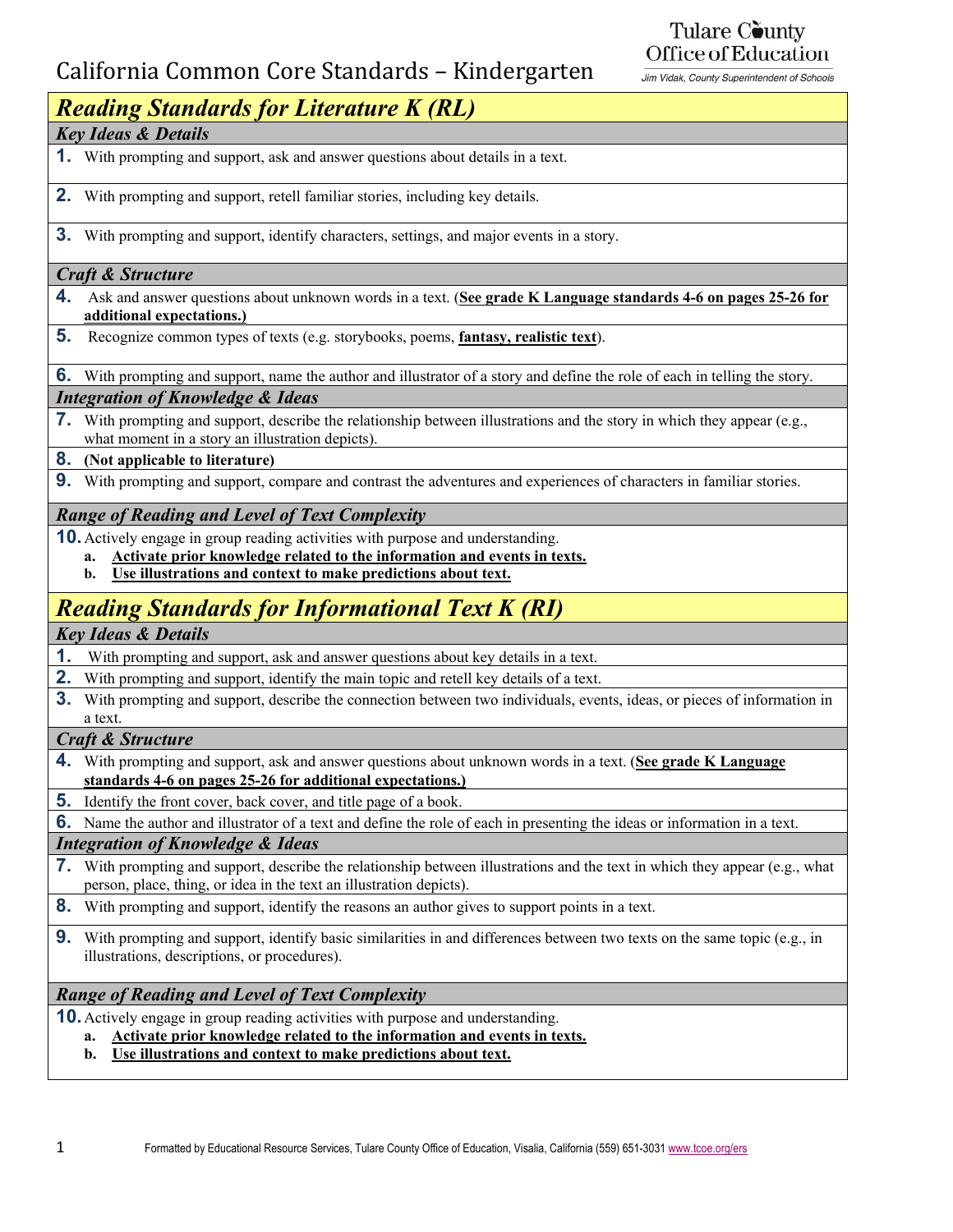### Tulare County Office of Education

Jim Vidak, County Superintendent of Schools

# *Reading Standards: Foundational Skills K (RF)*

#### *Print Concepts*

- **1.** Demonstrate understanding of the organization and basic features of print.
	- **a.** Follow words from left to right, top to bottom, and page by page.
	- **b.** Recognize that spoken words are represented in written language by specific sequences of letters.
	- **c.** Understand that words are separated by spaces in print.
	- **d.** Recognize and name all upper- and lowercase letters of the alphabet.

#### *Phonological Awareness*

- **2.** Demonstrate understanding of spoken words, syllables, and sounds (phonemes).
	- **a.** Recognize and reproduce rhyming words.
	- **b.** Count, pronounce, blend, and segment syllables in spoken words.
	- **c.** Blend and segment onsets and rimes of single- syllable spoken words.
	- **d. Blend two to three phonemes into recognizable words.**
	- **e.** Isolate and pronounce the initial, medial vowel, and final sounds (phonemes) in three-phoneme (consonant-vowelconsonant or CVC) words.\* (This does not include CVCs ending with /l*/, /r/,* or */x/.)*
	- **f.** Add or substitute individual sounds (phonemes) in simple, one-syllable words to make new words

#### *Phonics & Word Recognition*

- **3.** Know and apply grade-level phonics and word analysis skills in decoding words **both in isolation and in text.**
- **a.** Demonstrate basic knowledge of one-to-one letter-sound correspondences by producing the primary or many of the most frequent sound for each consonant.
	- **b.** Associate the long and short sounds with common spellings (graphemes) for the five major vowels.
	- **c.** Read common high-frequency words by sight (e.g., *the, of, to, you, she, my, is, are, do, does).*
	- **d.** Distinguish between similarly spelled words by identifying the sounds of the letters that differ*.*

#### *Fluency*

**4.** Read emergent-reader texts with purpose and understanding.

## *Writing Standards K(W)*

#### *Text Types & Purposes*

- **1.** Use a combination of drawing, dictating, and writing to compose opinion pieces in which they tell a reader the topic or the name of the book they are writing about and state an opinion or preference about the topic or book (e.g., *My favorite book i. . ).*
- **2.** Use a combination of drawing, dictating, and writing to compose informative/ explanatory texts in which they name what they are writing about and supply some information about the topic.
- **3.** Use a combination of drawing, dictating, and writing to narrate a single event or several loosely linked events, tell about the events in the order in which they occurred, and provide a reaction to what happened.

#### *Production & Distribution of Writing*

- **4. (Begins in grade 2)**
- **5.** With guidance and support from adults, respond to questions and suggestions from peers and add details to strengthen writing as needed.
- **6.** With guidance and support from adults, explore a variety of digital tools to produce and publish writing, including in collaboration with peers.

#### *Research to Build & Present Knowledge*

- **7.** Participate in shared research and writing projects (*e.g., explore a number of books by a favorite author and express opinions about them).*
- **8.** With guidance and support from adults, recall information from experiences or gather information from provided sources to answer a question.